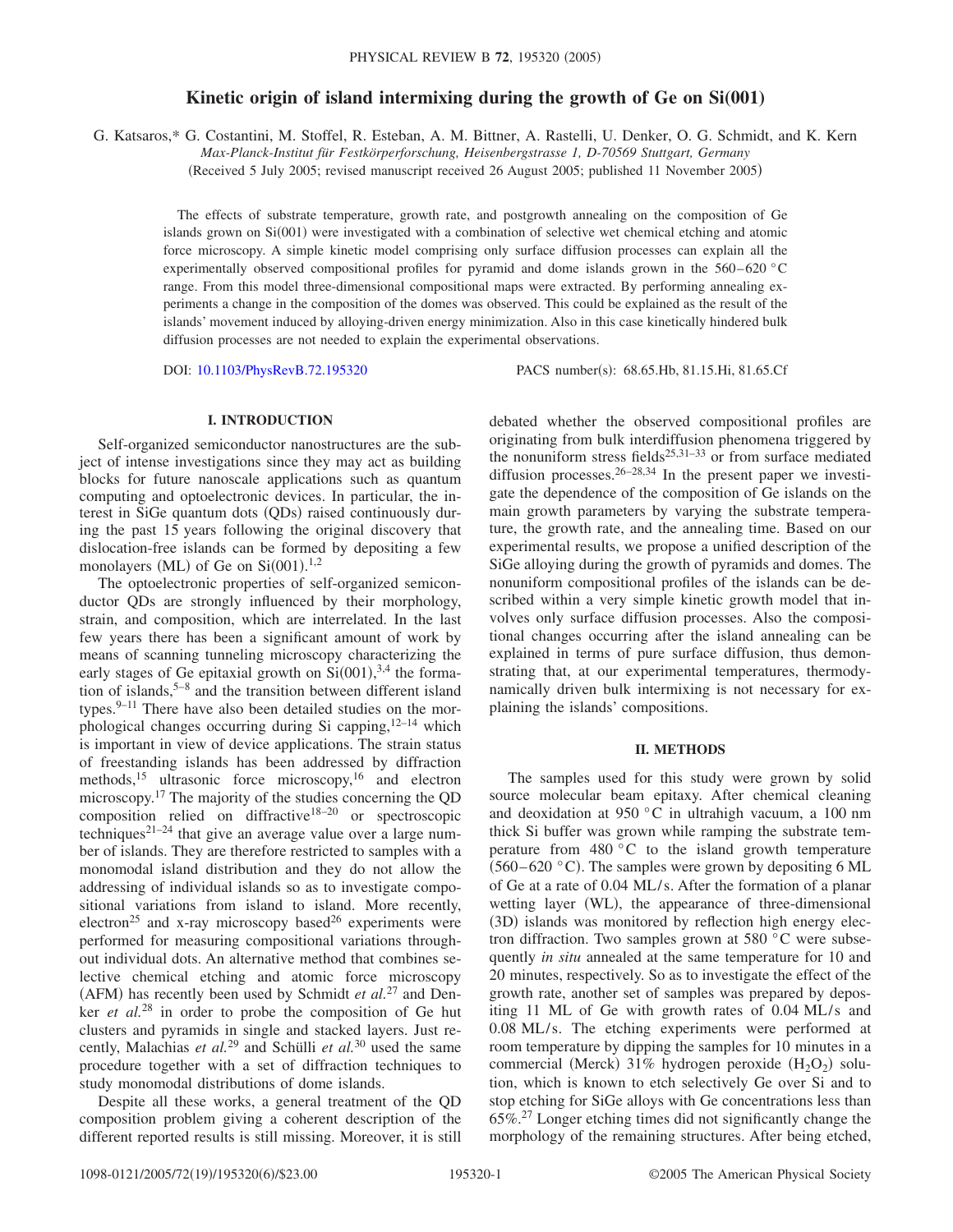

FIG. 1. AFM topographies showing the morphology of Ge islands grown on Si(001) before (left column) and after 10 minutes of  $31\%$  H<sub>2</sub>O<sub>2</sub> etching (right column). The growth temperatures are 580 °C for (a) and (d), 600 °C for (b) and (e) and 620 °C for (c) and (f). The insets show a higher magnification  $(80 \times 80 \text{ nm}^2)$  of (d) the two different observed etched structures for pyramid islands, and (e) the protrusions in the ring structures of the etched domes. The encircled islands in (d) are examples of pyramids without apex while the ones enclosed by squares correspond to pyramids with apex. The gray scale in  $(a)$ - $(c)$  is related to the local surface slope while in  $(d)$ - $(f)$  it represents a combination of local surface height and gradient so as to enhance small-scale morphological details.

the samples were rinsed in deionized water and their morphology was investigated by means of AFM in tapping mode.

To gain a better understanding of the experimental observations, we performed growth simulations similar to those reported in Ref. 28. In the present work we additionally included the influence of the substrate temperature by taking into account a higher Si diffusivity and a larger Si content in the  $WL^{35}$  for higher temperatures.

#### **III. AS-GROWN SAMPLES**

#### **A. Effect of growth temperature**

Figures  $1(a) - 1(c)$  show AFM topographies of QD samples grown at 580  $\degree$ C, 600  $\degree$ C, and 620  $\degree$ C, respectively. With increasing growth temperature, the size of the islands increases and their density decreases, as expected. The sample grown at 580  $\degree$ C shows a coexistence of hut clusters (elongated islands bounded by four  ${105}$  facets and edges parallel to the  $[100]$  directions),<sup>2</sup> pyramids (similar to the hut clusters but with a square base and generally larger) and domes (mul-

tifaceted islands with steeper facets).<sup>36</sup> At 600 °C we observe mainly domes and transition islands<sup>11</sup> while at 620 °C the surface is covered by a monomodal distribution of domes. The right column of Fig. 1 shows the corresponding surface morphologies after the chemical etching in a 31%  $H_2O_2$  solution. The huts become shallower<sup>27</sup> and the pyramids show a crosslike shape, as has been already reported previously<sup>28</sup> [left inset in Fig. 1(d)]. The selectivity of the etchant implies that the remaining parts of the islands (in the case of pyramids, the corners) have a larger Si content. Etched domes exhibit a ringlike structure up to a temperature of 600  $\degree$ C. At 620  $\degree$ C the rings transform into a convex moundlike structure, which occurs also at higher growth temperatures.<sup>30</sup> The 560 °C sample (not shown) is very similar to that grown at 580  $^{\circ}$ C, both before and after etching.

A careful inspection of the etched pyramids grown at 560 °C and 580 °C reveals that a few of them do not exhibit the characteristic cross shape but still have a protruding apex [left and right inset in Fig.  $1(d)$ , respectively]. This observation indicates that these latter pyramids have an increased Si content at their top. In order to interpret this difference and to derive a complete 3D compositional map for the two types of pyramids, we performed simulations similar to those reported in Ref. 28. They were done for a large range of diffusion lengths and WL compositions so as to investigate their effect on the final composition of the islands.

For each set of parameters, more than 200 simulations were performed and their results were averaged so as to obtain a composition value for each different part of the pyramid.<sup>28</sup> Figure 2(a) shows a two-dimensional (2D) cross section through such a compositional map along the  $[100]$ direction for a pyramid with an high Ge composition and a Si diffusion length equal to 25% of the pyramid base. For a direct comparison with the etching experiments, we have to consider all the points of this map with a Ge composition lower than 65%, a so-called 65% Ge isocompositional profile. This is shown in Fig. 2(b), which agrees fairly well with the experimental crosslike structure shown in Fig.  $2(c)$ . If we consider a pyramid with a higher average Si content, a different result is obtained: the isocompositional profile is now showing a protruding apex [Fig.  $2(e)$ ], in good agreement with the second type of experimentally observed etched pyramids [Fig.  $2(f)$ ]. To understand the origin of this phenomenon we have to consider that, as recently demonstrated,<sup>11</sup> pyramids grow by a successive overlay of 105 facets, involving predominantly surface processes. During the formation of a new  $\{105\}$  facet, the probability that a Si atom is incorporated at a certain position is thus proportional to the probability that it reaches that position by diffusing from the WL. As a consequence, we can assume that the composition of each part of the island is mainly determined at the moment of its growth. Points *A* and *B* in Fig. 2(g) were incorporated into the pyramid at different times at which the pyramid had different sizes. The distance Si atoms had to travel for reaching *A* is on average larger than for  $B$ , resulting in a higher Si composition of  $B$  (pyramid center) with respect to *A*. Evidently, the geometrical argument presented above is true also for Ge atoms. However, it has been shown that the diffusion length of Ge is larger than that of  $Si^{37}$  and furthermore the latter has to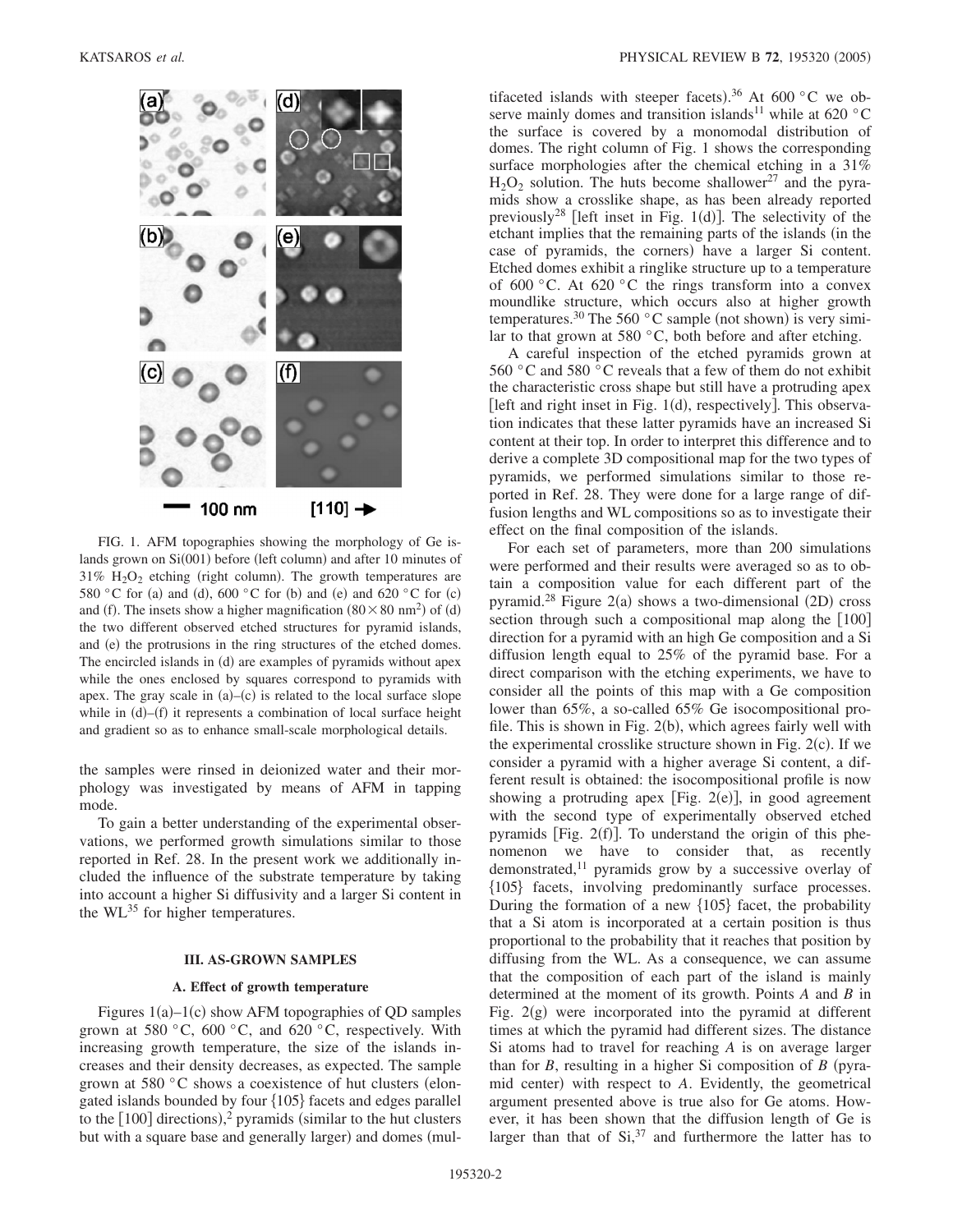

FIG. 2. (Color) (a) 2D cross section through the compositional map of a simulated pyramid with a Si diffusion length corresponding to 1/4 of its base and an average Ge composition of 75%. The cross section is along  $[100]$ , i.e., along the pyramid side and passes through its center. (b) 65% Ge isocomposition surface profile of the same pyramid. For comparing the simulated data with the AFM images, the former were smoothened by means of a Gaussian convolution. (c) Experimental etched structure of a pyramid without apex. (d) Same as (a) but with an average Ge composition 52%. (e)  $65\%$  Ge isocomposition surface profile of the pyramid in (d). (f) Experimental etched structure of a pyramid with protruding apex. (g) Schematic representation for the origin of the higher Si content close to the pyramid center. The arrows indicate the path that atoms starting from the WL have to follow in order to reach different positions of the pyramid at different moments of the pyramid growth. See text for details.

diffuse out of the thin WL before diffusing towards the islands. Thus, the motion of the Ge atoms, due to their larger diffusivity, is not significantly restricted by this geometrical effect. The increase of the Si content in the center is always present but it appears more clearly for a higher overall Si composition [compare Figs.  $2(a)$  and  $2(d)$ ]. This result implies that those pyramids, which after etching still have a protruding central part, also have a higher total Si content. In other words, although the pyramids look morphologically identical before etching, *they do not have the same composition*. This could be caused by local fluctuations of the WL composition<sup>38</sup> induced by the nonuniform distribution and density of the islands.

The etched domes grown in the 560–600 °C temperature range show a ringlike structure, whose height increases with increasing temperature: at 560  $^{\circ}$ C it is of 1.4 nm, at 580  $^{\circ}$ C of 3.6 nm, and at 600 °C of 6.5 nm. This implies that also in



FIG. 3. (Left column) Simulated 65% Ge isocompositional surface profiles for (a) a dome with small Si content and diffusion length and (b) a dome with a higher Si content and diffusion length. For comparing the simulated data with the AFM images, the former were smoothened by means of a Gaussian convolution. A circular shape for the base of the dome was assumed for simplicity. (c) and (d) experimental etched structures of domes grown at 580 °C and 620 °C, respectively.

the case of domes, the periphery has a higher Si content compared to the center. The actual difference is that while for the square-based pyramids the Si-richer regions are mainly concentrated in the corners,<sup>28</sup> this geometrical effect is almost absent for the domes which have a much more symmetric octagonal base.<sup>36</sup> Nevertheless, a careful inspection reveals that for many of the domes a tiny modulation of the ring does exist in the form of four protrusions, located at the same position of the pyramids' corners [inset in Fig.  $1(e)$ ]. This can be easily understood when considering that domes evolve from pyramids through a transformation that involves primarily surface processes.11 It is thus not surprising that the composition of a dome "remembers" that of the pyramid from which it has originated.

At  $620 \degree$ C the ring is replaced by a convex mound structure having a height of about 13 nm [Fig.  $1(f)$ ]. A qualitatively similar compositional profile was recently reported by Malachias *et al.*<sup>29</sup> for Ge domes grown by chemical vapor deposition. In order to rationalize this change we have to consider that the increase of the substrate temperature has two main effects. First, it augments the Si content of the WL<sup>35</sup> and second, it increases the adatom surface diffusivity. This is particularly important for Si atoms, since the diffusion of Ge atoms is already activated at lower temperatures.11 As a consequence, at higher temperatures more Si atoms can reach even high-lying points of the island, thus producing a "Si-filling" of the central hole and creating the mound structure. By including these two effects into the growth simulations for dome-shaped islands, the transition from a ring- to a moundlike isocompositional profile can indeed be reproduced rather well (Fig. 3). This result further confirms that the inhomogeneous Si distribution of islands grown at lower temperatures is produced by kinetic limitations. Moreover, it demonstrates the generality of our simple model and proves that bulk diffusion driven by stress fields is not necessary for justifying the experimentally observed compositional profiles.

For even higher temperatures the simulations show that Si atoms can access every point of the island with high prob-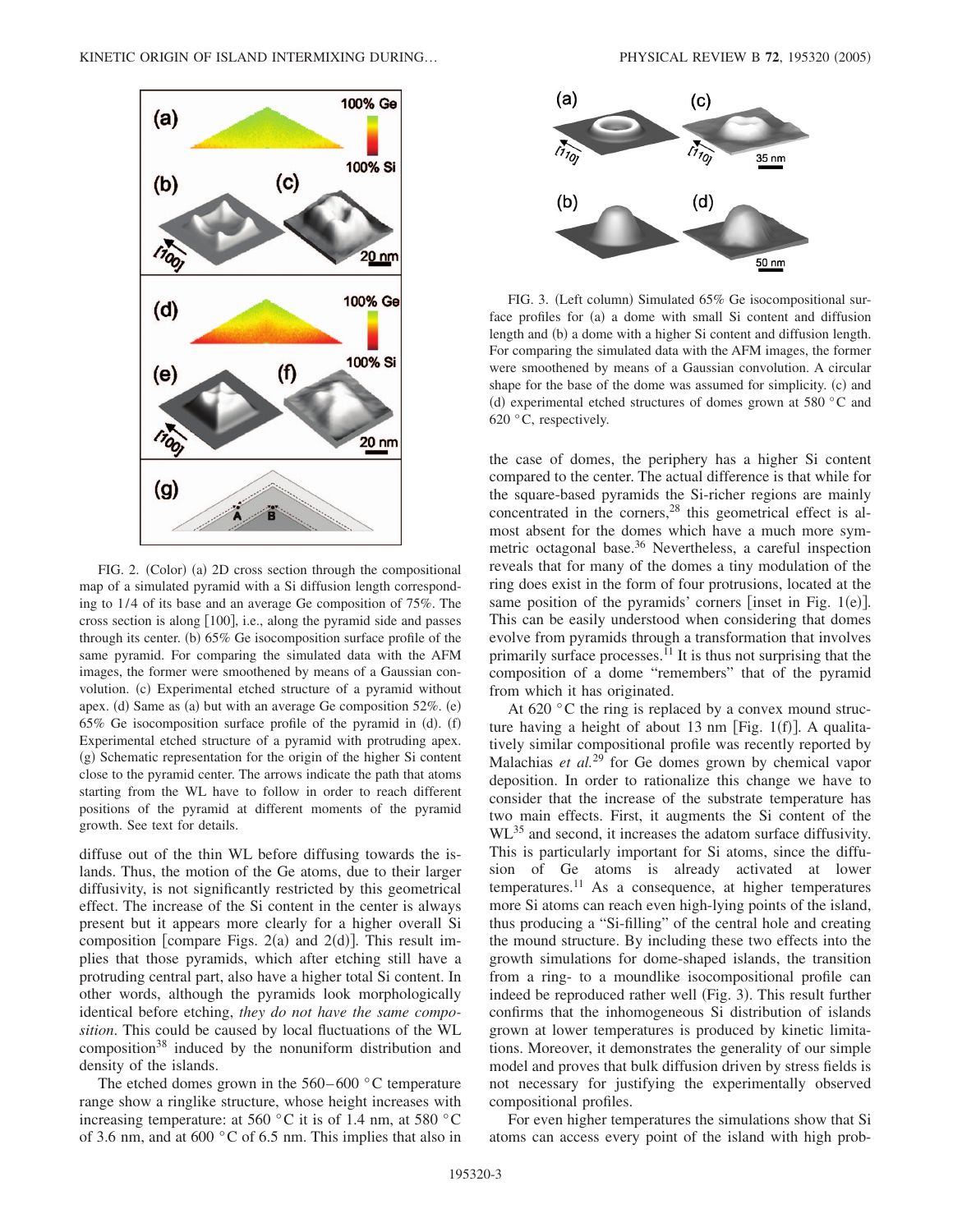

FIG. 4. (Color online) Representative AFM linescans of domes grown at 620 °C with two different growth rates: (a)  $0.04$  ML/s and (b) 0.08 ML/s before (solid black line) and after (dotted red line) selective chemical etching.

ability, producing a more uniform and Si-richer alloying of the island. This agrees well with the experimental report by Schülli *et al.*<sup>30</sup> that the dome islands grown at  $700\degree$ C are almost not affected by the etching in a  $31\%$  H<sub>2</sub>O<sub>2</sub> solution.

#### **B. Effect of the growth rate**

The effect of the growth rate on the island composition was investigated by growing 11 ML of Ge at a fixed substrate temperature  $(620 °C)$  but with different deposition rates, 0.04 and 0.08 ML/s, respectively. The samples are characterized in both cases by a monomodal distribution of domes, but their composition appears to be different. In the first sample the etched islands show a moundlike structure with an average height of  $14.6 \pm 0.7$  nm, while in the second they show a ringlike profile with a height of  $10.1 \pm 1.3$  nm (Fig. 4). The influence of the Ge growth rate on the island composition can be also understood within a kinetically determined growth model. In fact, while the Ge supply rate for a growing island is doubled, that of Si remains almost unchanged, being principally determined by the sample temperature. This leads to a back transformation of the etched morphologies from mound to ringlike structures as also verified by the simulation.

Summarizing, we have so far demonstrated that a simple kinetic growth model can qualitatively reproduce the complex inhomogeneous alloying of self-organized 3D islands. Despite its simplicity, the model is able to grasp the essential features of the compositional profiles of pyramids as well as domes and it correctly describes their evolution as a function of the substrate temperature and of the growth rate. Its basic assumptions are clearly oversimplified and other important effects (strain release, surface energy, etc.) should be included in a true comprehensive description of the island growth. For example, the kinetic accumulation of Si at the pyramid edges could possibly be amplified due to the energy gain that Si atoms experience when attaching to already Sirich regions. Nevertheless, the good agreement with the experimental results lets us expect that, even by taking into account these further effects, the main origin for the measured composition profiles would still be of a kinetic nature.

#### **IV. ANNEALED SAMPLES**

An important procedure in the growth of self-organized quantum dots is the so-called growth interruption, by which



FIG. 5. AFM topographies showing the morphology of annealed Ge islands before (upper row) and after (lower row) 10 minutes of  $31\%$  H<sub>2</sub>O<sub>2</sub> etching. The annealing times are 10 minutes for (a) and (c) and 20 minutes for (b) and (d). The insets in (c) and (d) show a representative line scan across the etched islands. The gray scale in (a) and (b) is related to the local surface slope while in (c) and (d) it represents a combination of local surface height and gradient so as to enhance small-scale morphological details. (e) and (f) represent a schematic model of the island movement and of its effect on the island composition. The dashed border includes the original island and its compositional profile taken from the actual simulation (darker regions are Si rich and not attacked by the etchant). The dashed-dotted line inside the final island indicates the line scan that is expected after etching. The arrows indicate the direction and the "magnitude" of the island motion.

the sample is kept at the growth temperature for a certain time after the deposition flux has been stopped. To investigate its effect on the island composition, we annealed samples grown at 580 °C for 10 and 20 minutes (Fig. 5). The comparison between Fig.  $1(a)$  and Figs.  $5(a)$  and  $5(b)$ reveals that a coarsening process has taken place in which the hut clusters have disappeared and the average island size has increased. After annealing, the etched pyramids show qualitatively the same compositional profile as the as-grown ones.

Conversely, the domes display a completely different compositional profile after the growth interruption (for both 10 and 20 minutes). The symmetric Si-rich ring is replaced by a strongly asymmetric structure in which the part removed by the etching is close to the island border. Moreover, line scans as those shown in the insets of Figs.  $5(c)$  and  $5(d)$ reveal that the Ge-rich part of these domes becomes smaller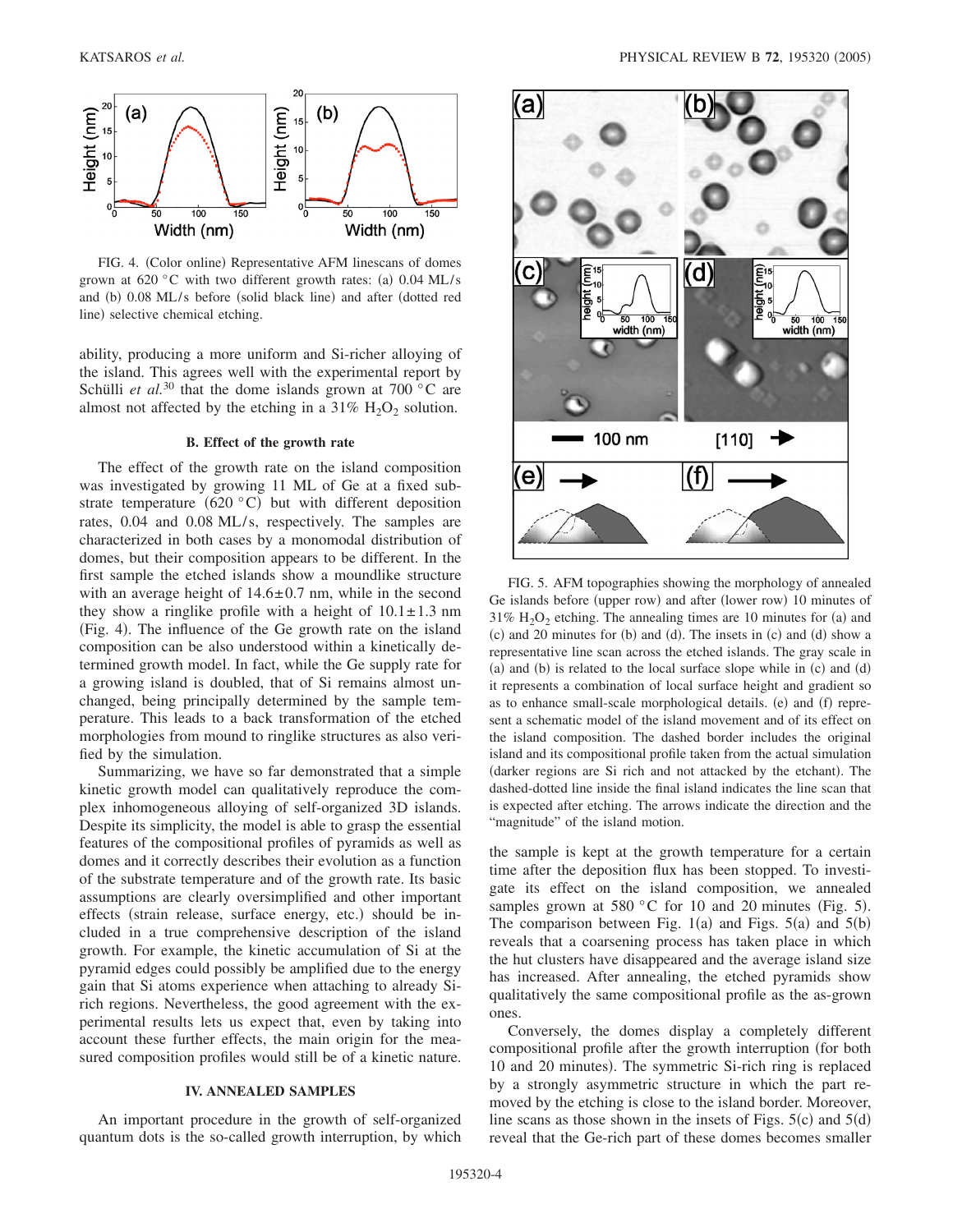with increasing annealing time. These very peculiar compositional profiles cannot be easily explained without considering that Ge islands move laterally during annealing. Denker *et al.*<sup>39</sup> recently demonstrated for samples grown at 740 °C that an initial fluctuation of material on one side of an island possibly caused by the elastic repulsion between neighboring islands)<sup>40</sup> can initiate a self-sustaining lateral movement. This instability derives from the energy gain that Ge atoms experience when migrating from the receding to the advancing side of the island where they can intermix with Si originating from the WL. The islands are thus growing in size while moving and their advancing front has a higher Si content.<sup>39</sup> Figure  $5(e)$  schematically shows the effect of this movement on the composition of domes that initially had a Si-rich ring. The right side of the island is highly alloyed and will therefore not be affected by the etchant. The left side is constituted by the material of the original island with a lower lying Si-rich region that corresponds to the original ring and a higher lying Ge-rich part that will be removed after etching. The total resulting compositional profile is thus very similar to the experimentally measured one [see line scan in inset of Fig.  $5(c)$ ]. The observation that the island displacement scales with the annealing time<sup>39</sup> further explains why the etched part of the island becomes smaller for longer growth interruptions [Fig.  $5(f)$ ]. For islands close to each other, we observe a clear correlation between the direction of motion and the direction away from the nearest neighbor. A very similar behavior is also seen when the annealing is performed at higher temperatures,  $39$  and supports the above interpretation.

Since the compositional profile of pyramids is qualitatively the same for the as-grown and the annealed islands, a movement seems not to be plausible in this case. The origin of the different behavior of pyramids and domes cannot be unambiguously derived from our experiments. One reason could be that in the case of pyramids the repulsive strain fields needed to trigger the island motion $39$  are not strong enough. $41$ 

### **V. DISCUSSION AND CONCLUSION**

By comparing our results with the compositional profiles reported in the literature, we notice that there is a good agreement on the observation that the composition of the dots becomes richer in Ge closer to the apex of the islands<sup>18–25,29</sup> and that the overall Si content is increasing with increasing growth temperature.<sup>22,30</sup> In the majority of these studies, experimental techniques which integrate over a large number of dots were used. As a consequence, it was not possible to detect compositional fluctuations among different islands, nor to extract precise 3D compositional profiles with high lateral resolution as can be done by combining atomic force microscopy and selective chemical etching.

Recently Malachias *et al.*<sup>29</sup> obtained a detailed 3D map of the Si and Ge distribution within dome islands by using grazing incidence anomalous x-ray scattering. Their reported experimental profile fits well with the moundlike structure described in Sec. III and we therefore believe that it could be explained by a growth model similar to that presented here. By combining transmission electron microscopy and electron energy-loss spectroscopy, Floyd *et al.*<sup>25</sup> investigated the composition of dome islands with both lateral and height resolution. Although they expected a lateral modulation in the island composition caused by a strain-driven bulk interdiffusion, they did not observe it. A possible reason could be that small variations are not detected by a transmission technique that integrates over 100–200 nm thick sample slices. In our study, for nominally similar growth temperatures, we do observe lateral variations in the island composition in the form of ring structures for domes and of crosslike structures for pyramids. Nevertheless, the growth model we have introduced to explain these effects is based just on surface processes and does not need to take into account any bulk interdiffusion. This is supported by the values of the corresponding energy barriers reported in the literature:  $42-44$ according to them, in the  $560-620$  °C temperature range, bulk interdiffusion is kinetically limited and much too small to explain the amount of Si that we observe in the islands. Thus, bulk interdiffusion should not be considered as the main factor responsible for island intermixing.

In conclusion, in this work we have investigated the dependence of the composition of self-organized islands on the temperature, the growth rate, and the annealing time. We were able to explain all the observed compositional profiles of the as-grown islands within a very simple model that is of kinetic origin and relies just on surface diffusion phenomena. Based on these arguments we were able to propose a compositional map for both pyramids and domes and to explain the asymmetric profiles of the annealed domes.

### **ACKNOWLEDGMENTS**

The authors would like to thank N. Y. Jin-Phillipp, C. Manzano, and P. Acosta-Diaz for helpful discussions. G. K. acknowledges the financial support of DAAD (Deutscher Akademischer Austausch Dienst).

- \*Corresponding author. Email address: g.katsaros@fkf.mpg.de
- 1D. J. Eaglesham and M. Cerullo, Phys. Rev. Lett. **64**, 1943  $(1990).$
- <sup>2</sup> Y. W. Mo and M. G. Lagally, Mater. Sci. Eng., B **14**, 311 (1992).
- 3U. Köhler, O. Jusko, B. Müller, M. Horn-von Hoegen, and M. Pook, Ultramicroscopy 42-44, 832 (1992).
- <sup>4</sup>B. Voigtländer and M. Kästner, Phys. Rev. B 60, R5121 (1999).
- <sup>5</sup> I. Goldfarb, P. T. Hayden, J. H. G. Owen, and G. A. D. Briggs, Phys. Rev. Lett. **78**, 3959 (1997).
- 6A. Vailionis, B. Cho, G. Glass, P. Desjardins, David G. Cahill, and J. E. Greene, Phys. Rev. Lett. **85**, 3672 (2000).
- 7D. E. Jesson, M. Kästner, and B. Voigtländer, Phys. Rev. Lett. **84**,